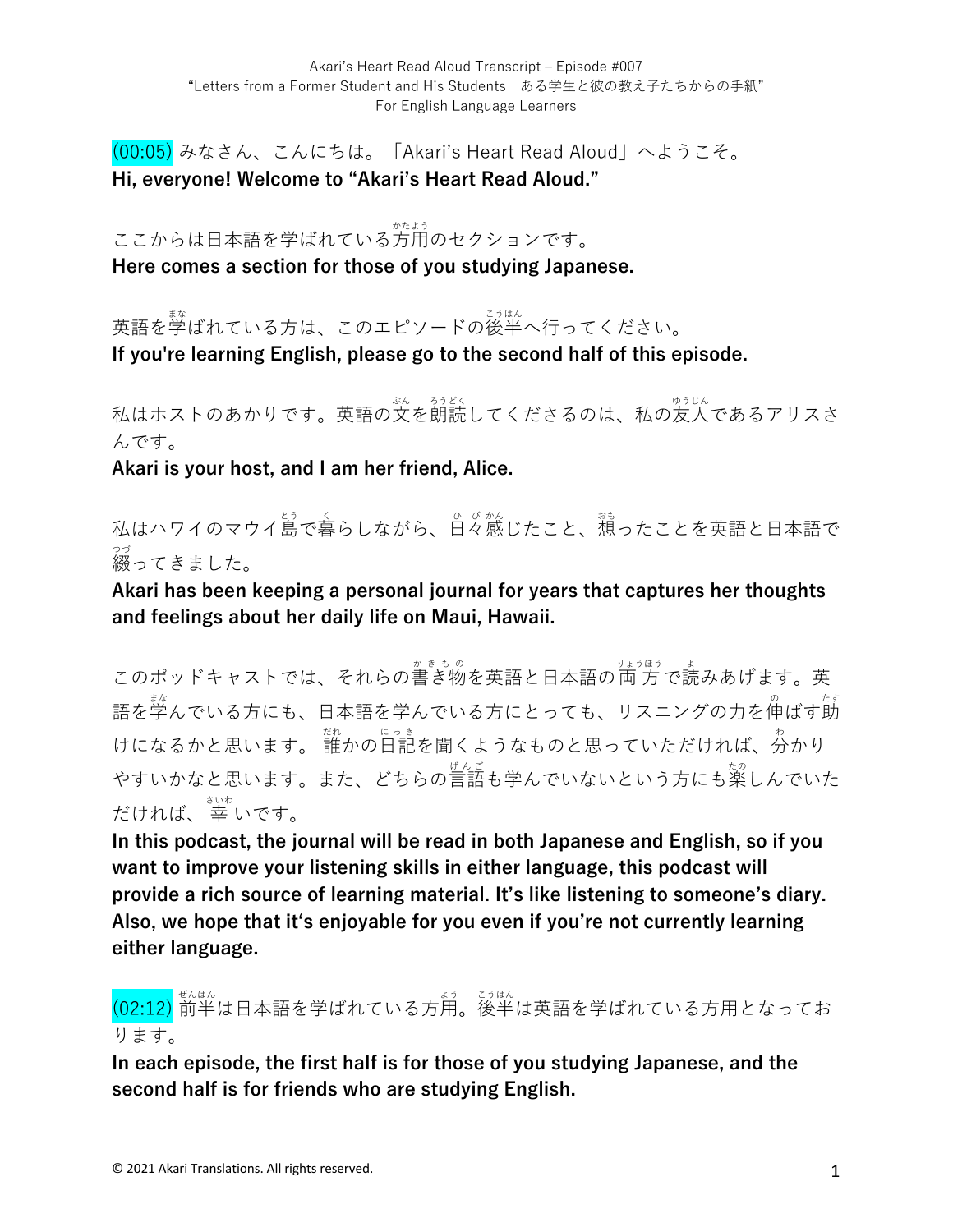ぜんはん。 ジュト<br>前半も後半も、最初にみなさんが勉 強 されている言語のみのテキストを聞けるように なっています。まずは「どれくらい分 わ かるかな?」と聞いてみてください。そのあと に、<sub>怒怒くな</sub><br>に、段落毎に日本語/英語、もしくは英語/日本語と続きます。それを聞いて自分のリス ニングがどうであったか、答え合わせをしてみてください。

**In both sections, you can listen to the script in the target language only first. You can give it a try and see how much you understand. Then, you can listen to Japanese text followed by English or vice versa, a paragraph at a time. This way, you can check how accurate your listening was.**

。<br>(03:27) それぞれのエピソードにはチャプターを設定してありますので、そちらからお 好きなセクションに行けるようになっております。このチャプターという機能は現在、 Apple Podcast と私どものサイトのみで使えるようです。また原稿 げんこう には、それぞれのセ クションの時間、タイムスタンプを明記してあります。

**Each episode has chapters for your convenience, which lets you jump to a particular section of an episode. For now, this feature seems to be supported only on Apple Podcast and my website. Also, the transcripts have the time listed next to each section.**

それぞれのエピソードの最後には出てきた単語や慣甪語の説明もあります。

**At the end of each episode, we will explain a couple of vocabulary words and idioms from the episode.** 

ウェブサイトでは原稿が日本語と英語の両方で読めるようになっていますので AkariTranslations.com へ⾏ってみてください。

**You can visit AkariTranslations.com, and you will see both English and Japanese transcripts. Again, that's A-K-A-R-I Translations dot com.**

(05:05 ‒ 9:45) **Japanese only ⽇本⽂のみ**

(05:05 & again 9:45)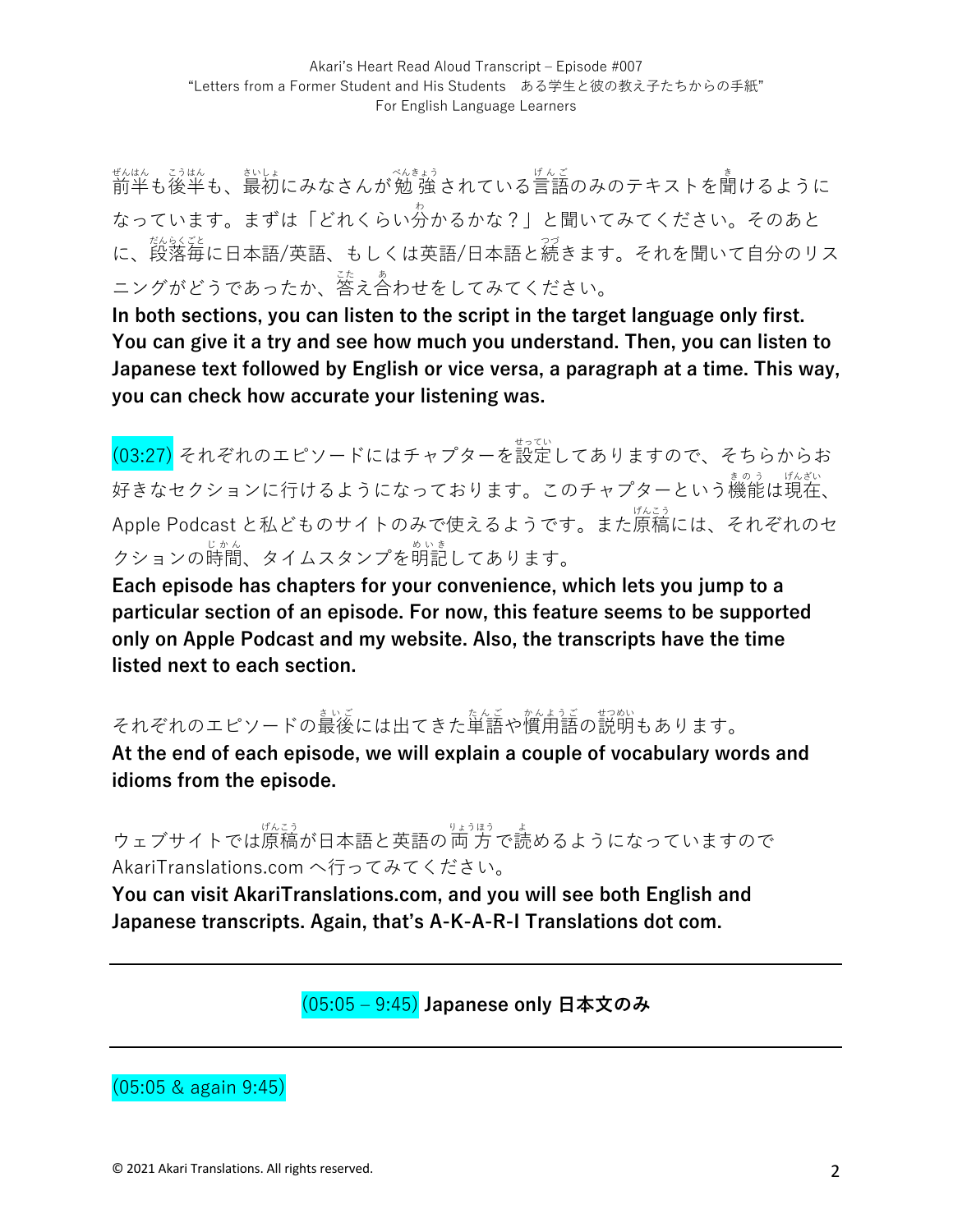私はここ十数年、日米の大学間の短期留学を企画・運営しています。今までお世話を させていただいたどのグループも ま。の高い若い学生たちのすてきなグループでした が、今、2016 年にマウイ島に 1 週間ほど来たグループのことを懐かしく思い出してい ます。

**I have been organizing short-term study abroad programs for Japanese and American universities for several years. While all have been lovely groups of young aspiring students, I fondly remember a particular group that came to Maui for about a week in 2016.** 

そのグループは比較的小さいグループで、そのグループの7人中6人が幼児教育を ま。。<br>専攻し、学校の先生になるための勉強をしていました。私も小学校の教 員をしていた ので、同じベクトルを向いているグループでした。そんな彼ら、彼女らのため、マウイ 。<sub>はいくえんほうもん</sub><br>の保育園訪問の時間を設けました。みんな園児に英語の絵本を読んであげたり、園児達 と一緒に遊んだりしました。

**It was a small group, and 6 out of 7 students who were majoring in early childhood education, studying to be school teachers. As I was also a schoolteacher, I shared the same passion, and I arranged a preschool visit for them. They read children's books to the preschoolers and played with them.** 

2017 年には⽇本の彼らの⼤学を訪問 ほうもん し、再会 さいかい することができました。それからは SNS で近 況を垣間見させてもらっています。

**In 2017, I visited their university in Japan, and I got to see them again. Then I kept in touch with them over social media.** 

(06:38 & again 12:22) 2019年にその学生たちは大学を卒業し、2021年にそのうち の一人が連絡をくれました。安達悠人くんです。彼は地元の公立小学校の教員になった そうです。その知らせだけでもうれしかったのですが、彼が2年生の担任になったと 聞いて、さらにうれしく思いました。私もこのマウイ島の公立学校で2年生の先生を していたので。

**In 2019, they graduated, and one of them contacted me in 2021. Yuto Adachi has become a second-grade teacher at his local public elementary school. The news made me happy, but I was tickled even more when I heard that he had**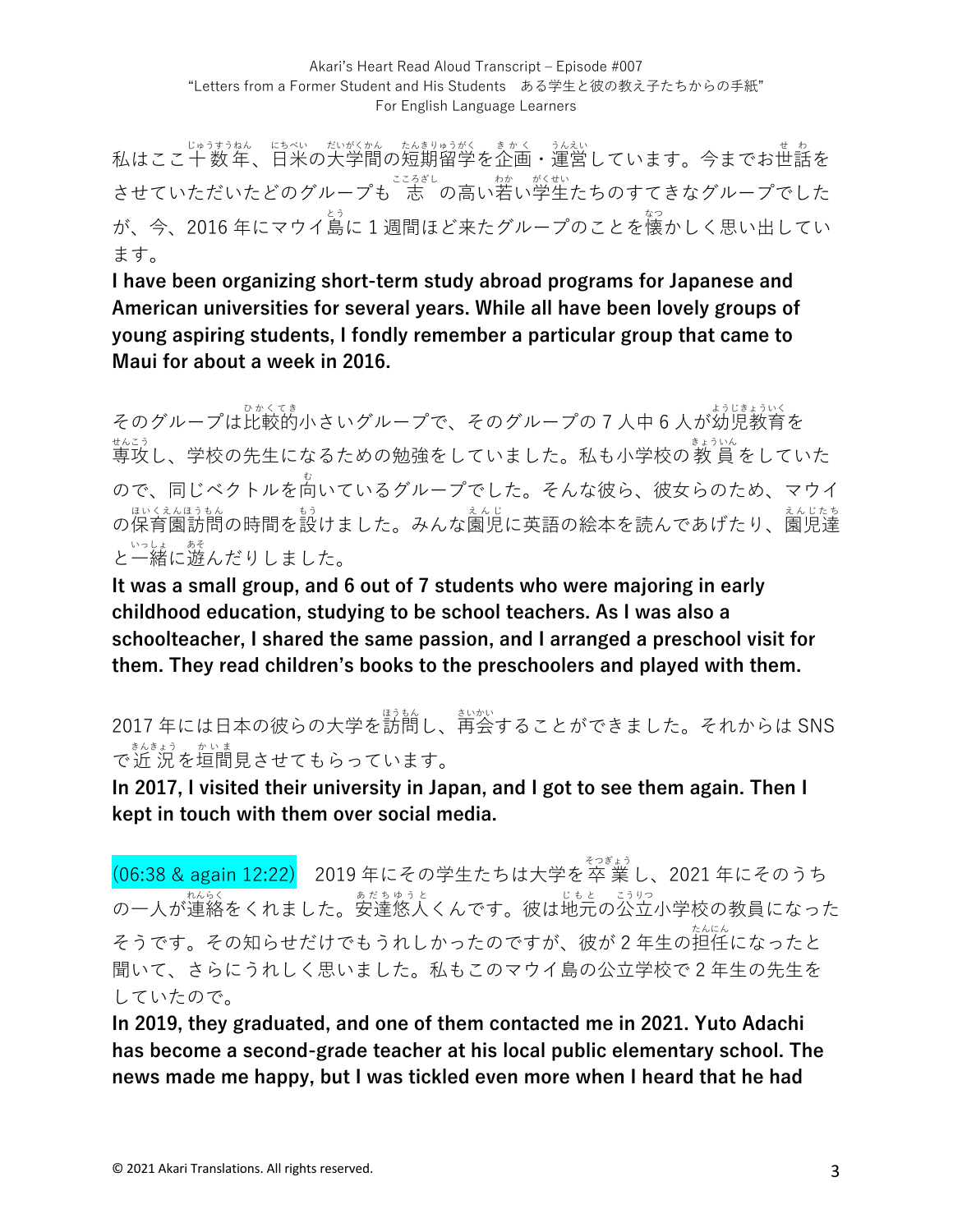### **become a second-grade teacher because I was also a second-grade teacher at a public school here on Maui.**

。<br>安達先生の担任している 2 年生は、外国の小学校について学んでいました。なので、 マウイの⼦どもたちがどのように学んでいるのか、Zoom で⼦どもたちに話してもらえ ないかとのことでした。もう一組の 2 年生のクラスも参加し、画面には明るくかわい らしい子どもたちがたくさん映しだされました。マウイ島の写真をお見せしたり、質問 に答えたりしました。

**Mr. Adachi's second graders were learning about foreign schools worldwide, so he asked me if I could talk to his students over Zoom about how children on Maui are learning. Besides his class, another second-grade class joined the session, and I got to see many bright and adorable children on the screen. I showed them some photos of Maui and answered their questions.** 

休み時間、始業と終 業 時間、教科書、室内で外履きの靴を履くこと、 給 食 、どこで 給食を食べるかなど、トピックごとの違いや共 通点に子供たちは興味津々でした。良 い質問もたくさんしてくれました。

**The children were intrigued by the differences and similarities for each topic, such as recess, what time school starts and ends, textbooks, wearing shoes inside, school lunch, where they eat, and so on. They had many excellent questions.** 

## (06:38 & again 15:05)

2021 年の終わりには、36 ⼈の児童 じどう と安達くんから⼿紙が届 とど きました。とてもうれしか ったです。

**At the end of 2021, I received letters from Mr. Adachi and his 36 students. What a pleasant surprise that was!** 

彼の授 業に招かれ、彼が真摯に毎日向き合っている子どもたちに会うことができ、 ジジ<br>光栄に思いました。お世話をさせていただいた大学生たちが、それぞれの人生と夢に向 かって前進している 姿 を見ると、幸せな気持ちになります。

**I felt honored to be invited to his class and meet his students whom he is wholeheartedly interacting with every day. Seeing the college students, whom I**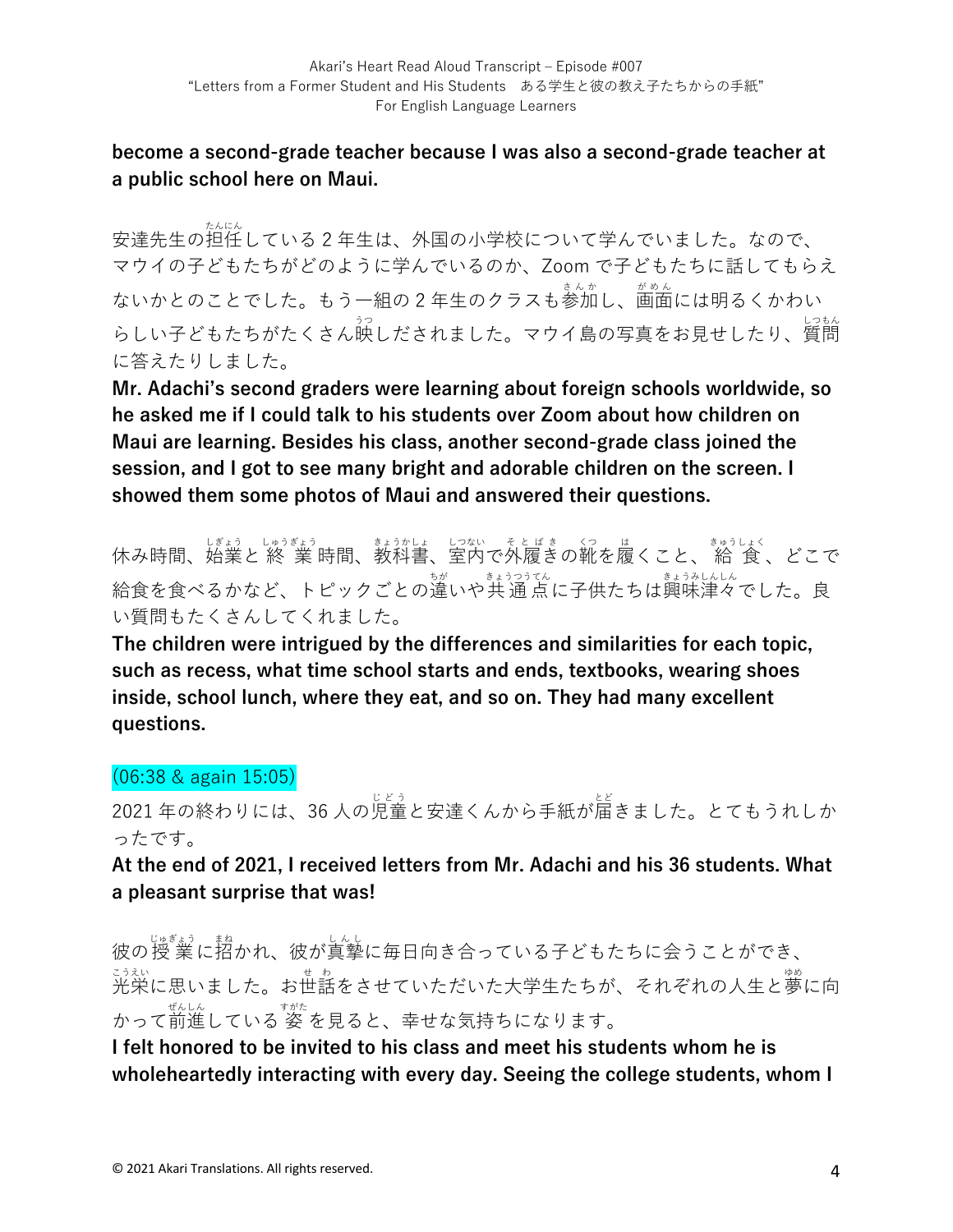**had the privilege of hosting, moving onward with their lives and dreams fills my heart with happiness.**

安達くん、そして私が交 流させていただいた学生の皆さんの健康と活躍を祈るととも に、これから出会うであろう学⽣さんたちのお世話をさせていただくことを楽しみにし ています。

**I wish him and all the other students I had the honor of interacting with all the best, and I look forward to hosting future college groups.** 

アカリ・トランスレーションズでは、それぞれの大学のニーズに合った、短期グループ <sub>りゅうがく</sub><br>留 学 のプログラムを作成しており、日本の大学と他国の大学の間に入り、コミュニケ ーションが円滑に進むようお手伝いしております。短期留学プログラムをカスタマイズ するだけでなく、各プログラムが成功し、学生にとって人生の糧となりうる体験になる よう、必要な全ての詳 細を手配します。

**At Akari Translations, we provide custom short-term study abroad programs for international groups. We will become a liaison between your university and the targeted university. We will not only create customized short-term study programs, but we'll arrange all the necessary details to make each program a successful and life-changing experience.**

#### **今回の⽇本語レッスン:**

# $(17:40)$

• **志 こころざし**

志は⾃分が「こうしよう、こうしたい」と決めたことです。漢字を⾒てください。 「心」の上に「之」がありますね。「之」には一歩踏み出すという意味がありま す。つまり、志は心の向かうところという意味です。ですので、目 標 という意味 もありますが、「明日は6時に起きよう」といった目の前の目標ではなく、「早寝 早起きをして生活を改善し、元気に暮らし、ゆくゆくは地域に還元していきたい」 などと理念や信念といったより大きなものを指します。

**志 is something you've decided to do. It's aspiration. Please look at the kanji. You see 之 on top of a heart, ⼼. 之 means to take the first step forward and start moving, so 志 means to where a heart is headed. So, while it can mean goals, it's not so much, "I will get up at 6 am tomorrow!" 志 is**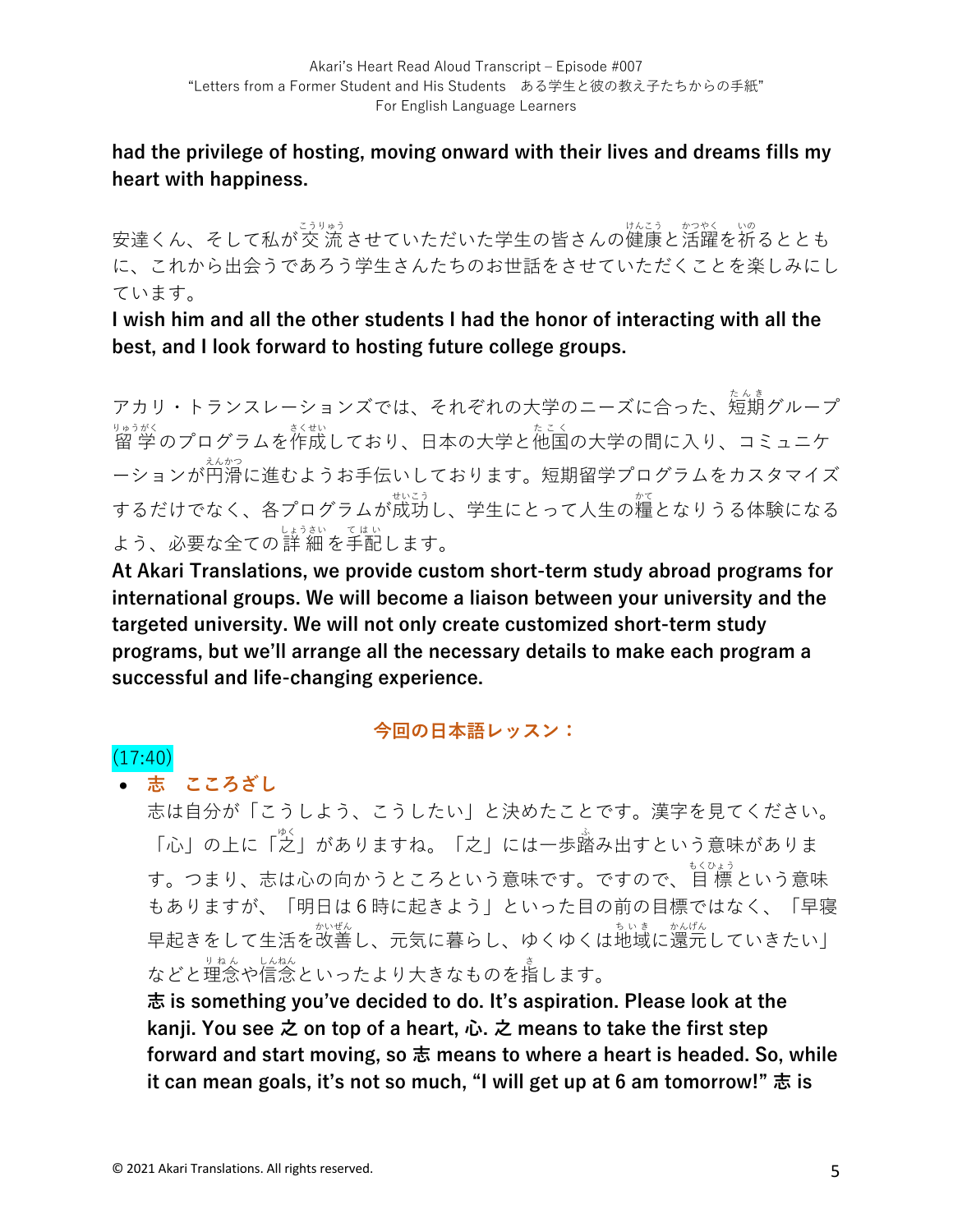**more of a philosophy or mission. Therefore, a thought like, "I will start going to bed early and getting up early, change my lifestyle, live healthily and want to eventually give it back to the community" would be 志.**

#### $(19:25)$

• **真摯な しんしな**

これはナ形容詞 けいようし で、英語では earnest や sincere という意味です。最初の漢字は、 まこと、本物という意味です。二つ目の漢字は何かをしっかりと掴むという意味で す。手という漢字があるのが見えますか。合わせて何かを真に掴むという意味にな ります。真摯であるとき、目の前の物事に自分の全てをかけて向かいあっていま す。

**真摯な is a na-adjective, and it means to be earnest and sincere. The first kanji means true or genuine. The second kanji means to grab something securely. Do you see the kanji ⼿ (hand) there? Together, it means to grasp something genuinely. When you are 真摯, you're putting all your might into facing the matter.**

。<br>(20:36) ご質問やコメントなどございましたら、サイトのコンタクトフォームにてご まヒゅう<br>記入ください。それではまた次回お会いできますことを楽しみにしています。

**Please let me know if you have any questions or comments through the contact form at AkariTraslations.com. That's A-K-A-R-I Translations.com. We look forward to seeing you next time!**

## (以下は英語を学ばれている⽅⽤のボキャブラリーレッスンです)

## **Here are Today's English vocabulary/idioms:**

## (36:47)

• **adorable ‒ This is an adjective, and it basically means, "very, very cute." It brings up great affection toward certain things. When you look at a baby for instance, you're inclined to say, "Aww." At that moment, you are adoring it.**  これは形容詞です。「とてもとてもかわいい」という意味です。ある物や人に対 し、深い愛情の気持ちを感じるときに使います。例えば赤ちゃんを見たときに、